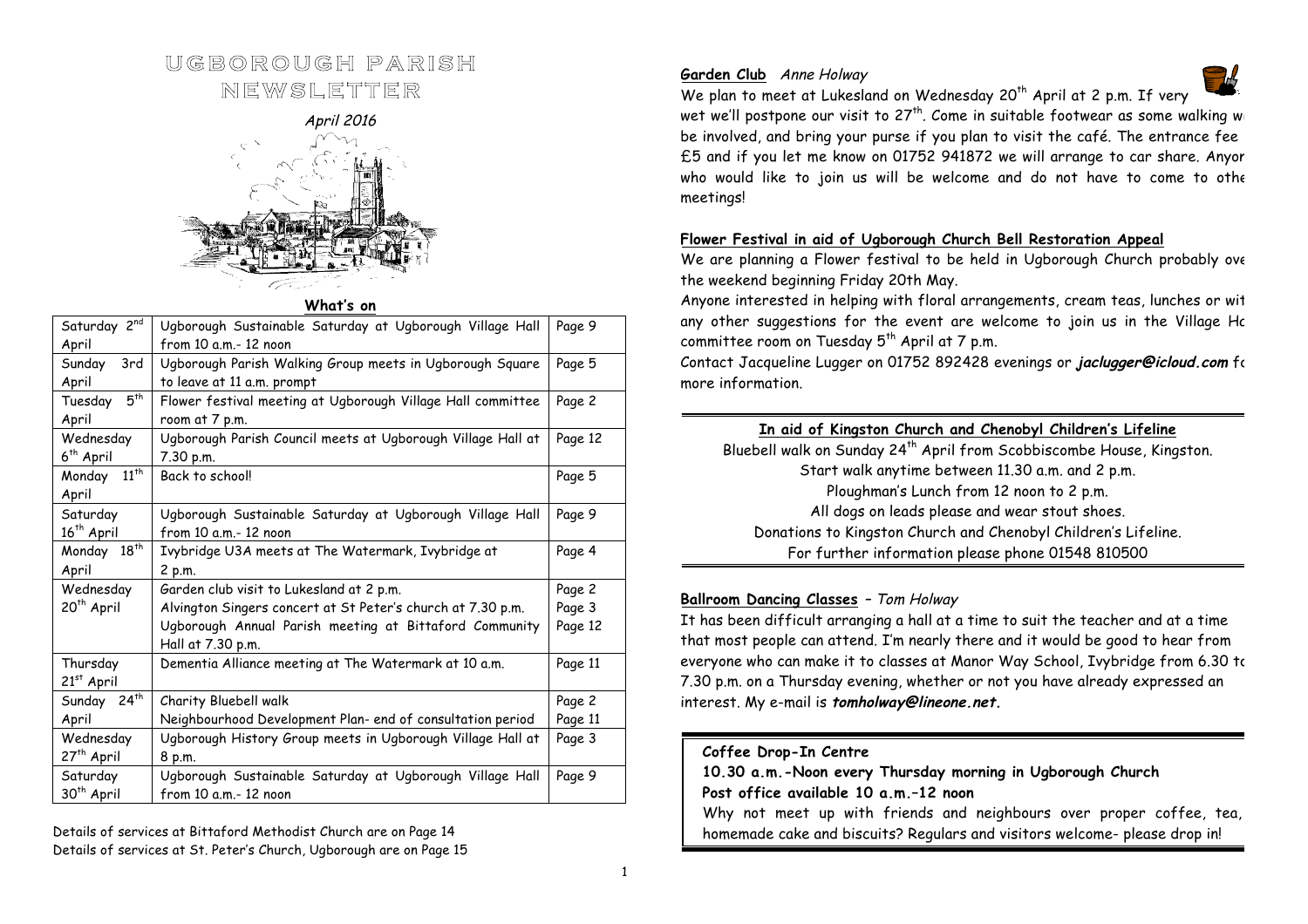## (Extra help is always welcome too!)

**The Alvington Singers, accompanied by the Divertimento Ensemble,** will be performing the much loved and well known Vivaldi's Gloria, and the beautiful Sunrise Mass by the contemporary Norwegian composer Ola Gjeilo, in **Ugborough Church on Wednesday evening 20th April from 7.30 p.m**. Entry is £12 on the door.

The Choir was formed in 1985 as a chamber choir. It is based in Kingsbridge, and its members come from around the South Hams. Their web site is **www.alvingtonsingers.org.uk** and they are a registered charity no. XT2008

The Musical Director, Tim Matthews, apart from conducting several other choirs, teaches piano, organ, theory and singing. He will be playing a piano solo during the concert.

**Divertimento Ensemble**, based in Totnes, brings together some of the finest professionals around. It is a flexible-sized group of musicians that performs major works of chamber music with players who love the repertoire

**Vivaldi – Gloria** needs no introduction: simply his greatest work.

**Gjeilo - Sunrise Mass** Any thoughts you may have about contemporary music being obscure, unlistenable and painful to endure will be swept away by this Mass. This beautiful work reaches the parts that other compositions cannot reach. Choirs love singing it despite its challenging nature. "It's like floating in space between the stars and planets," says the composer, and he's right.

## **Ceremonial flying of the Flag.**

The flag will be flown on the following occasions-**April 21st** Birthday of Queen Elizabeth II **April 23rd** St. George's Day



#### **Ugborough Local History Group -** Merryl Docker

I cannot believe I am about to say that our last meeting of this season - yes, April is the last in our series, is on Wednesday April 27th at 8 p.m. in Ugborough Village Hall when Dr Susan Andrews will return to us to talk about Church Houses. Her talk on roof bosses was so interesting, we are looking forward to her returning to let us know more about this pivotal part of village life from days gone by. Please come and join us. Members free, non-members just £2 on the door. Our AGM will be held in May, more about this next month.

**Ugborough and Bittaford Pre- School**-(incorporating breakfast club and after school club) Charity Number 1043499 - Catherine Gwynne

| <b>Opening Times</b>   | Pre-School 9 a.m.-3 p.m.                          |
|------------------------|---------------------------------------------------|
|                        | Breakfast Club 8 a.m.-9 a.m.                      |
|                        | After School Club 3 p.m.-6 p.m.                   |
| Contact                | 07763215455                                       |
|                        | admin@uqborouqhandbittafordpre-school.org.uk      |
| Baby and Toddler Group | Monday 10 a.m.-11.30 a.m., Ugborough Village Hall |

We enjoyed National Book Day and our fundraising days through the week wit face painting, dressing as favourite characters and making Gruffalo masks. We done to Freya and her Mum, Laura, who had the closest guess to 56 peach slices our 'Each Peach Pear Plum' pie! Thank you to everyone who donated to and bought books from our sale, we hope you are enjoying your new reading material. We are looking forward to our Easter Egg Hunt and Duck Race in the grounds of Ugborough House at the end of term, with thanks again to Matt and Emily.

We are delighted to welcome Pippa Vincent as our new administrator. Her role will support our staff and committee, allowing more time to be devoted to developir the pre-school and wrap around care we provide for the children.

During the Spring term we have been focussing on mathematical developmen through counting, numerals and measuring. The children enjoyed making towers as tall as themselves, copying patterns and weighing toys on the scales. We ar looking forward to getting Forest School up and running again after the Easte holidays.

We wish to thank the entire Panto 2016 Crew for their fantastic entertainmer and their generous donation to our charity. The change of scenery to Foundatic Class in Ugborough School was enjoyed by children and staff alike, thank you to Mrs Crudge and the school for accommodating us.

Save the date: Ugfest 2016! Saturday 25<sup>th</sup> June at Hillhead Farm with Th Longfaces confirmed. Keep an eye out for posters with more information - hope 1 see you there!

#### **Ivybridge U3A** - Jean Sherrell

The General Meeting of Ivybridge U3A will be held at The Watermark at 2 p.m. c Monday 18<sup>th</sup> April.

"An Introduction to the Dame Hannah Rogers Trust"

Emily van Vliet will be talking about Hannah's and how it has changed. She will explain how the charity enriches the lives of children and adults with a range c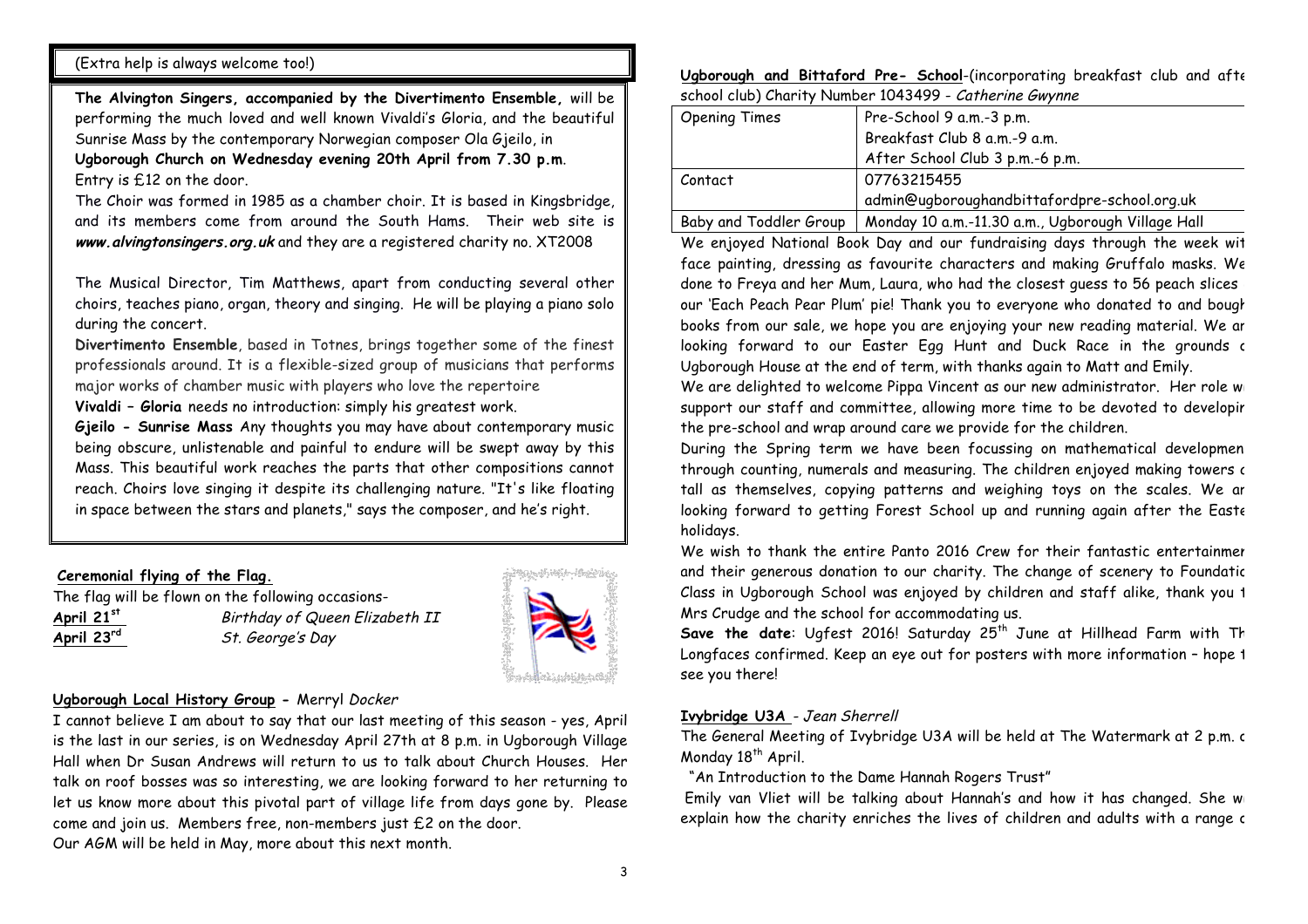disabilities both in Ivybridge and with the development of Seale Hayne as a social enterprise and community project.

# **The Beacon Federation -** Executive Headteacher - Mrs. Jane Byrne Ugborough Primary School.

Children from across the federation took part in the South Hams Tennis competition at Ivybridge Tennis Centre. We are delighted to announce that Ermington came first in the singles and are through to the County Finals in June and Ugborough came third. Ermington also won the doubles tournament. Our children took part in the Gym and Dance Show at Ivybridge Community College on March 1<sup>st</sup>. They demonstrated skill, cooperation, dedication and enthusiasm and performances were greatly appreciated by a large audience.

We would like to say a huge thank-you to our Federation community for turning out and running your hearts out for Sports Relief. We don't have a final total but safe to say the charity is richer today by far!! Thank you all again for such an effort. At the end of term we celebrated Easter with our Easter Tea with stalls, face painting, nail painting, a chocolate tombola and of course tea and cake! Happy Easter and holidays to you all and back to school on Monday 11<sup>th</sup> April.

#### **Ugborough Parish Walking Group -** David, George, Meryl and Tom.

For this month's walk on Sunday  $3^{rd}$  April (11 a.m. prompt start) we aim to do a figure of 8 – or infinity – take your choice! We will head south west up to Dunwell and then down to Shilston Barton. Here we can

admire the beautifully renovated Shilston House (possibly in the  $18<sup>th</sup>$  century it belonged to Thomas Savery, who helped Thomas Newcomen pioneer steam power in Dartmouth). From the footpath a close up view can also be had of the amazing "Water Theatre" - the decorative garden grottos possibly dating back to the 1600's. It's unique and on our doorstep! We then take the footpath down to the lane at Weeke Farm. This path is technically outside our Parish but we are very broadminded in the Walking Group - and also we like the spectacular views down the valley towards Modbury and beyond! Then up the lane (we love the exercise) back past Shilston Gate and along the ridge way to our favourite stone stile above Waterman's Farm, and home via Parsonage and Donkey Lanes. Around two hours with quite a few hills to shift those lazy platelets from the arteries.

Our March walk took us to Toby Cross and then picked up footpath FP 2 down to the stables at Peek where the party split up. Those requiring refreshments after this short but arduous part of the walk turned NE on FP 27 to Bittaford and the Horse and Groom. Others including four dogs turned SW along a very wet and muddy FP27, beside the "Ugborough Spring Water" bottling plant and headed for

Peek Mill where we washed the dogs in the Lud Brook. Slightly cleaner the part then went on to Quarry Farm to join the ridge road back to Ugborough.

## **Rainfall at Shellwood Hill** George Arnison

I like the Met Office's new policy of naming storms. During the months c November, December and January there were Storms Abigail, Barney, Clodagh, Desmond, Eva, Frank and Gertrude, and whilst we largely escaped the devastatic and flooding experienced in the north of the country it feels like we've still had miserably wet winter (nationally the second wettest after 2013/14, and th warmest recorded). During those months I recorded rain on 82 out of the 9 days.

The first 3 weeks of February continued in the same vein (including Storms Henr and Imogen), but - whisper it quietly - there were signs towards the end of the month that we may have turned a corner.

Over February as a whole I recorded 136mm (about 5.5") of rain at Shellwood Hill. This is only slightly above my rolling seven year average for February of 123m and compares to the last four years of 118.5mm (2015), 229mm (2014) 60m (2013) and 48.5mm (2012). Bring on spring !



#### **Ugborough Village Hall-** Stafford Williams

A huge thank you to the Drama Group for their generous donation to the Hc following the massively successful pantomime in February. Not only do we have th memories, but we also have quite a number of new comfortable chairs to mak future events more pleasurable. The Hall was able to buy replacements for near all the chairs thanks to this and substantial donations from the DCC, the Fa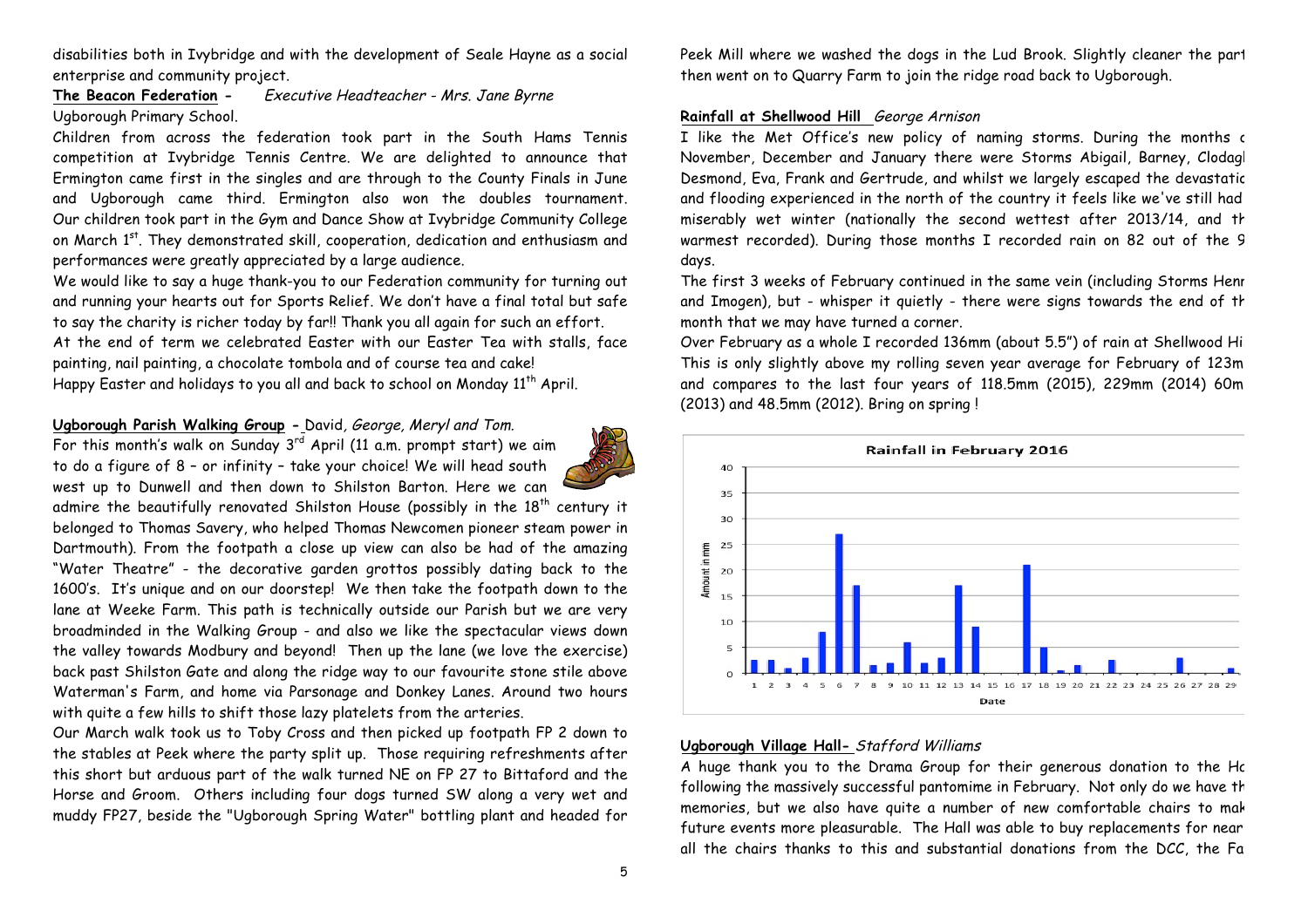Committee and USS. Everyone has been fantastic in supporting the village facilities. The focus for residual funds will be on replacing the side-path and replacing old roof felt in the drier weather.

## **Beryl's Bookworms** - Sue Johns

March's book was a complete contrast to February's controversial choice – much to some members' relief! 'The Last Letter From Your Lover' by Jo Jo Moyes relates two love stories, one set in a



present day contemporary London news office, and one in the sixties. The protagonist Jennifer, from the sixties, is a wealthy woman who has a brain injury and consequent amnesia as a result of a car crash. Attempting to piece her life together Jennifer comes across romantic love letters clearly not written by her husband. Reporter Ellie discovers these letters some 40 years later – and the tale revolves around Ellie's search to find the couple in these most eloquent letters. There follows a heart rending tale of missed opportunities, passion and high emotion.

The members of our Group who long for a beginning, middle and end to a book were delighted with this novel - at last a 'proper' story with a happy ending! We all agreed it was well written, but to the sceptics the intricacies felt contrived – and the lack of any depth or substance demoted the book to a 'good beach read'. Some thought the characters were believable and interesting others that they fitted a stereotype and were fanciful. Some of us, perhaps looking for higher plain, bemoaned the apparent missed opportunity to develop topics such as mesothelioma linked to asbestos mining and the massacre at Stanleyville!

As a digression we very much enjoyed some surprising revelations when discussing our personal love letters!

Split scores yet again, with an average of 3.3 out of 5.

Next Month: The 2015 Booker shortlisted 'A Spool of Blue Thread' by Anne Tyler

Could I please ask people to keep their dogs on a lead in the Village and especially Ware Hill? On Thursday 18th February our sweet ginger and white cat was killed by a ginger Terrier. The dog's owner hasn't come forward and we are very worried this could happen again as there are several cats living in this area.

As you can image this has been a very upsetting time for us. A passing Motorist saw the dog with our beloved Pumkin in its mouth. He beeped his horn and it dropped her and ran up towards the Square. The time we found out the dog had long gone. The dog had already killed her and it meant business breaking her neck and several ribs. We have other cats and we are now scared to let them out.

It would give us some peace of mind and hopefully the dog owner will feel some remorse and keep the dog under control in the future.

Jackie and John, Meadow View



Your Stars Tonight. "I am told that DVDs of my triumph in Cinderel are now commanding hundreds on e-Bay" I hear the steamed dietor declaiming to a passing visitor from up country. "And I am so gratefy that my faithful fans have called me back for a summer season durir

Ugborough Fayre week. Of course, I, and the rest of my wonderful supporting cast of players will be to sprinkle a little stardust on our beloved village".

Enveloped in a foreboding gloom I retire down the darkened garden. There Jupiter, dominating the spring skyscape and glowing brightly in the South West until well past midnight. It has just passed its "opposition" when it is closest to the earth - a mere 420 million miles - and this occurs roughly every 440 days - th next opposition will be in April 2017. So now is the ideal time to observe th complexities of Jupiter - its two prominent vermillion cloud bands, its strange re spot that appears to arise from a Jovian superstorm in its upper atmosphere an the endless moon dance of the four Galilean moons around their mother planet.

In the last month I have been trying to photograph some of their antics as the transit in front of Jupiter or are eclipsed behind it. Even with a telescope it difficult to see the moons against the backdrop of Jupiter's face but they alway reveal their transit by the shadow that they cast on Jupiter's surface. Thes shadows always look slightly shocking - like a perfectly circular pitch blac infestation. So as I watched the transit of Callisto a couple of weeks ago on a particularly chilly evening I could not pick out Callisto itself until it finished it transit and became a pinprick of light at Jupiter's edge. But because of the angle between the earth, sun and Jupiter, Callisto continued to cast a shadow for another hour before that too left the face of Jupiter.

Even on a clear night in Ugborough the wind and high atmosphere turbulence result in very poor seeing compared to Arizona or 15,000 feet up on Hawaii so I have been trying to outwit the Devonian weather with technology. I am using a chec surveillance camera (costing around £20) plugged into my telescope. With this can take a two minute video of Jupiter containing around 1000 frames but with th atmospheric movement frozen by the one fiftieth of a second exposure time. The a clever bit of software downloaded free from the web sorts through the 100 frames, chucks out the blurry ones and then stacks the best ones to give a singl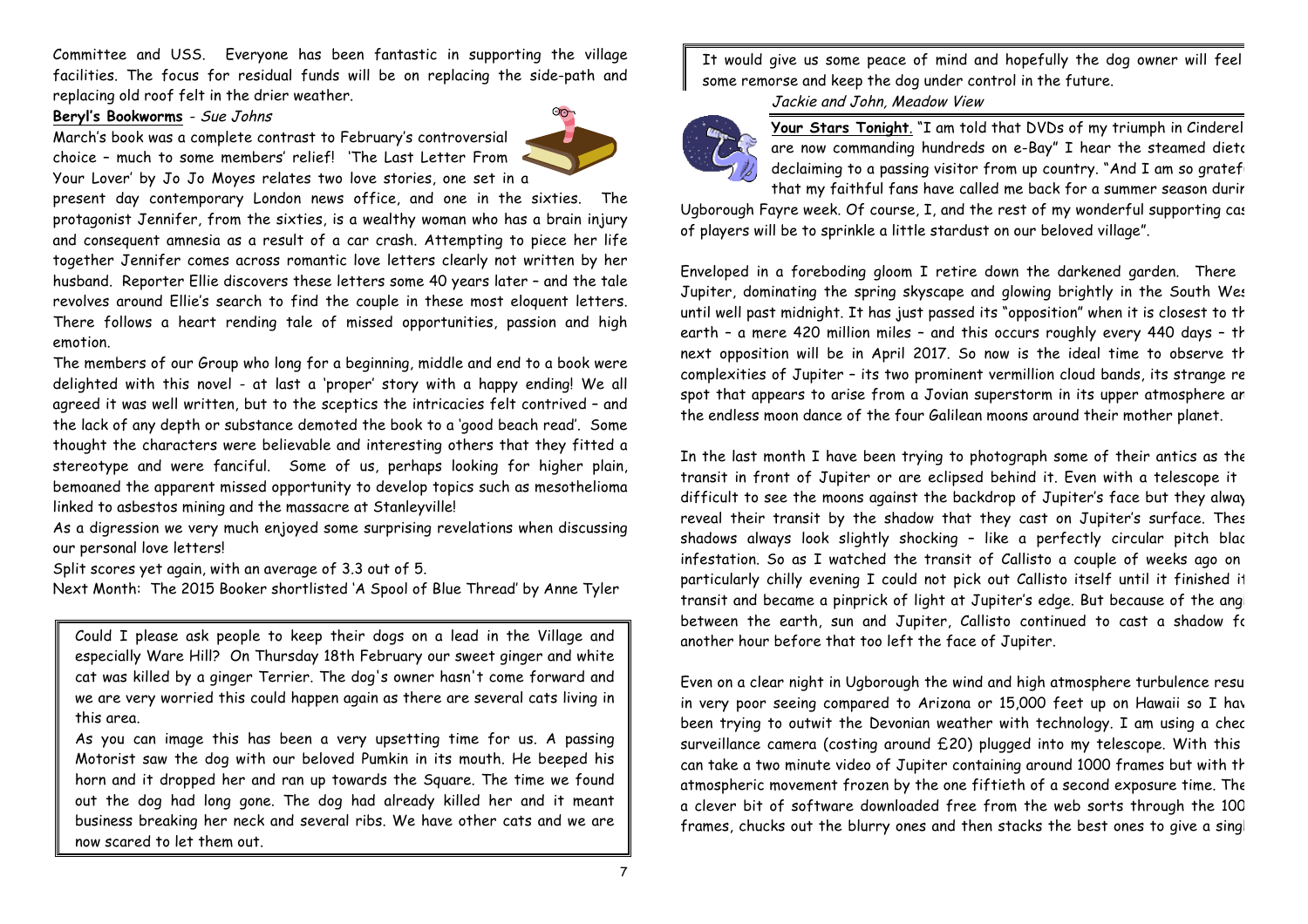composite image. And when everything works right, Jupiter, its moons and their shadows miraculously snap into focus in all their alien beauty.

Rather like the Ugly Sisters in the Cinderella DVD.

## **Ugborough Sustainable Saturdays**

Each month USS seems busier than ever and it is a great time to meet up with friends, share a drink and put the world to rights at our very own cafe. The crowds seem to be getting larger and thank goodness we have all those new comfortable chairs in the hall to accommodate everyone.

I would like to take this opportunity to say a very big thank you from the committee to all the kind and thoughtful people who help USS run so efficiently.

Without the ladies in the kitchen, the cafe would not exist! Thank you to Kate, Jenny, Anne, Eve and Millie for your hard work. Also thank you to Stella who helps out front selling eggs with Sue.

There are so many others to thank who will always stay behind and help clear away the tables and there is even a mystery person who sneaks into the hall early in the morning and puts the tables out before anyone arrives- thank you !

We are always looking for more people to get involved and if you feel you could spare about 20 minutes once a month to either set up or take down the hall then please contact us at **www.ugborough.com/uss**.

We are already planning the sequel to the recent potluck supper (it won't be a supper and it may not be in the hall…) so watch this space.

Sustainable Saturday dates for April are -  $2^{nd}$ ,  $16^{th}$  and  $30^{th}$ .

# **SeaMoor Children's Centre**- Vicky Rawlings

Many of you will know that SeaMoor Children's Centre has now moved and become part of South Hams Children's Centres based in Totnes. We will continue to run services dedicated to all under 5's and their families in Ivybridge and its outlying areas. The timetable for the summer term is now available on the website **www.southhamschildrenscentres.org.uk**. We look forward to seeing you after the Easter Holidays.

Dates for diaries.

## **Saturday 2nd April**

Dads group visit the Donkey sanctuary, Filham Park, Ivybridge. 10 a.m. - 11.30 a.m.. Open to all male carers and their under 5.

## **Monday 25th April**.

Soft Play session at Endsleigh garden centre 1 p.m. – 2 p.m. **New group for Wednesdays**

Here's looking at you baby. Group for children aged 0 - 18 months in the librar Ivybridge, 1 p.m. – 2 p.m.

## **New Group on Thursdays.**

Chatterbox - a stay and play with child health clinic run with the health visitor. St.Johns Church Hall, Blachford Road, Ivybridge. 1.30 p.m. – 3 p.m.

## **Every Tuesday and Friday.**

Parent Support Sessions in the library, Ivybridge from 9.30 a.m. 1:1 advice/support available for all parents of under 5's. Please call Sam 07525733936 or Sarah 07973748497 to book a time.

## **Sports Report -** Janner Motson

For those of you more recent to the village I thought I would let you know who sporting opportunities are on offer in Ugborough.

At the senior end we have a cricket team that plays 8 or 9 matches each summe Although we have no pitch we are lucky enough to be invited to play at neighbour including Holbeton, Ermington, Buckfastleigh, Brent and Yealmpton. The team for those who want to play at a friendly level and includes those who may neve have played and some youngsters, but the quality of cricket can be surprising. At Fair time we have the 6-a-side football tournament on the school pitch with wide variety of talent and otherwise on show. Watch out for the adverts in June.

The kids have several opportunities: the main one is the Ugborough Football Club that plays up at Hillhead. The squad trains at the Community College ever Saturday at 9.30 a.m. and currently has teams at U14, U13, U11 and U9, with a development squad of U7s preparing to play league games next season. This club has a policy of inclusion and development.

Ivybridge Cricket Club has their ground in the Parish at Filham Park and offers cricket this year to U11s, U13s, U15s, a development group of U9s and for th first time this year an U19 T20 Big Bash team - the Ivybridge Ice. With the season about to start this is a good time to seek them out – anyone from about age 7 will enjoy it.

Ivybridge Rugby Club also operates at Filham, but at their own ground next to the old A38. This is a big club with many players and teams and an excellent club hous and atmosphere.

If I have missed your sport then please let everyone know through the newsletter.

## **Redlake Tramway.**

David Roe (01752 896432 **david@d-roe.freeserve.co.uk**) has a spare brand new copy of this excellent 80 page book on the "Puffing Billy" tramway built in 1910 1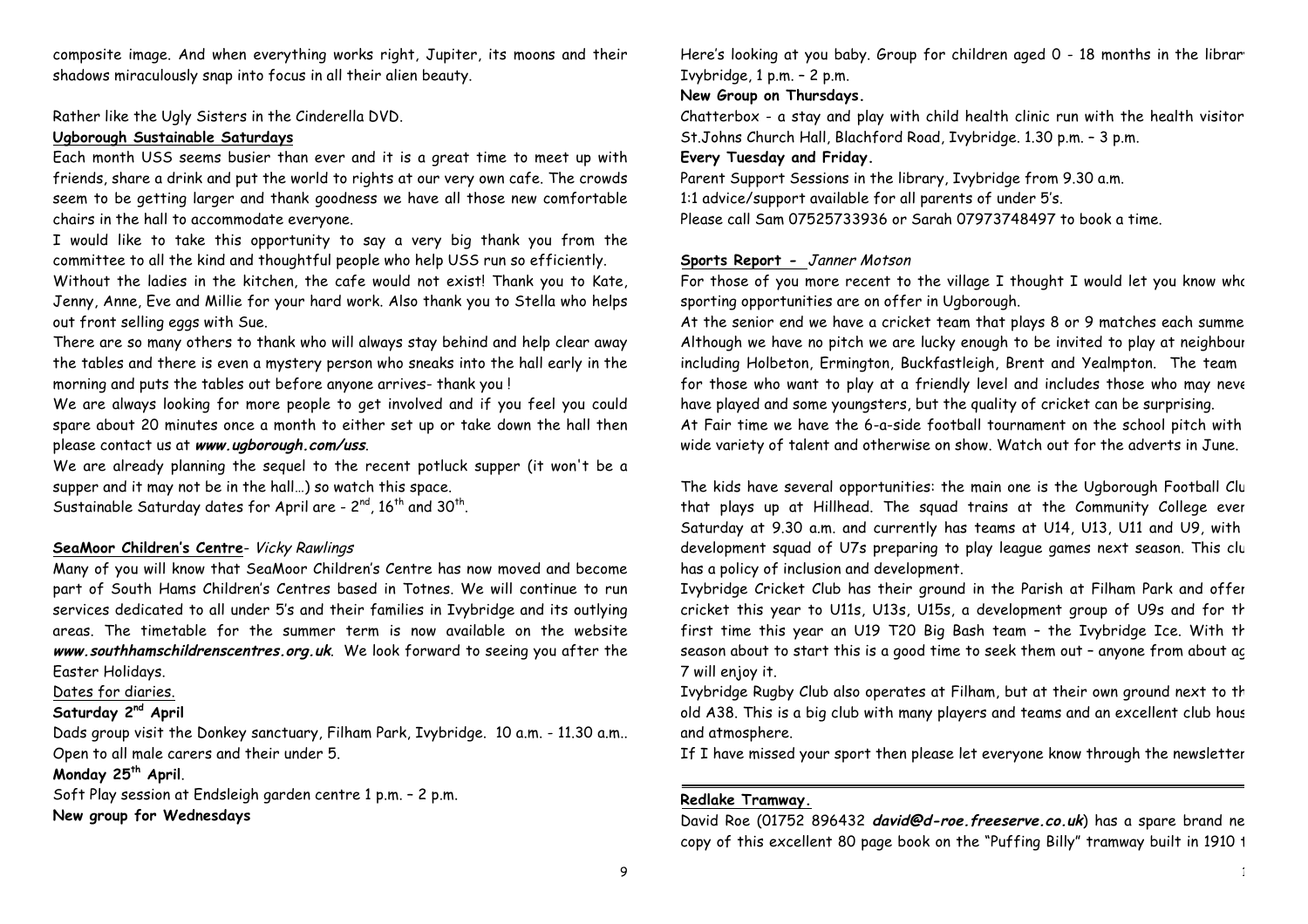bring clay from Redlake China Clay pit to the Cantrell Works between Ivybridge and Bittaford. £6 and its history will be yours!

#### **NEIGHBOURHOOD DEVELOPMENT PLAN**

Ugborough Parish Council would like to remind you that the public consultation of our Neighbourhood Development Plan started on Monday 29<sup>th</sup> February 2016.

The consultation period ends on Sunday  $24<sup>th</sup>$  April 2016 and this is your opportunity to comment on the pre-submission Neighbourhood Development Plan before it goes for inspection.

The Plan can be found on the Ugborough Plan website, **www.ugboroughplan.org**, along with all associated documents.

Hard copies of the Plan can also be found, for reference only, in **Ugborough Village Hall and St Peter's Church, Ugborough.** If you wish to have a personal hard-copy then email **info@ugboroughplan.org.**

**Please take the time to read through the Plan and associated objectives and policies**.

**A response form has also been included** on the website. Response forms will also be available with the reference hard copies of the Plan in the **Village Hall and Church.**

Please use the response form to voice your views and return it to us via our website link or by email to **info@ugboroughplan.org.**

Although we would prefer Response Forms to be sent via the website a paper copy can also be posted to: Councillor George Beable, The Retreat, Shute Lane, Wrangaton, South Brent, TQ10 9HE.

**Response forms must be received by Sunday 24th April 2016**.

#### **Dementia Alliance Reminds Everyone to Care**

An alliance of organisations that support people living with dementia and their families came together for a successful conference in Ivybridge on 18<sup>th</sup> March.

Representatives from organisations including local caring organisations, Beacon Medical Group, Dementia Friendly Parishes around the Yealm, Woolwell and Ivybridge Memory Cafes, local Councillors and local schools heard about the issues being faced by people living with a dementia and the research that is being undertaken to tackle the debilitating condition.

The Alliance plans to offer more awareness raising sessions and training for local volunteers over the coming months and is next meeting in the Beacon Room in the Watermark, Ivybridge from 10 a.m.-12 noon on 21<sup>st</sup> April. If you are interested in supporting the work of the alliance and helping to spread the messages please joint us.

For further information please contact Sue Burgess on 01364 700282 or e-mail **info@sbadc.org.uk**. Alternatively please contact Maxine Kennedy from Dementia Friendly Parishes around the Yealm on 07450 206312.

#### **Ugborough Parish Council**

Clerk: Sarah Woodman Tel: 01364 661127 Email: **ugboroughpc@yahoo.co.uk** Website: **ugboroughparishcouncil.org**

**The March Parish Council Meeting** was relatively short, as it followed hot on the heels of the February meeting – which had been delayed due to the highly successful Panto.

District Cllr Holway reported that staffing problems at SHDC had adversely affected its Enforcement service – and as a result, no progress had been made on evicting the travellers at Hillhead. Once SHDC has taken enforcement action and completed its travellers' site in the District, then DCC can evict the travellers. So we may have the travellers as close neighbours for a little bit longer…

Planning applications considered at the meeting included garden room at Wildacre and conversion of garage to dwelling at 1 Leigh Close in Bittaford, to which no objections were raised. It was recommended that the proposed change to use of an annex at 16 Tower Lane, Moorhaven to holiday let be subject to a condition tha the accommodation should remain ancillary to the main dwelling; and that a slate roof would be preferred to the proposed garage, store and workshop at Blackadon Farm, Moorhaven. Finally, refusal was recommended on the proposed replacement two storey extension at Higher Newlands Barn, Godwell Lane, Ivybridge, as it represented excessive development in the countryside.

**The Neighbourhood Plan** – publicity has been so effective, anything I add here would be superfluous!

**Bittaford Playground and footpath** continue to cause grief, although some of the play equipment has now been repaired, with further repairs in the pipeline. A grant application will be submitted to Tesco 'Bags of Help' for play equipment. Any suggestions?

The Ugborough Annual Parish Meeting will be held at Bittaford Community Hall c Wednesday 20<sup>th</sup> April from 7.30 p.m. – please come along, as this is your chance to get involved in your Parish. The Parish Council has set aside funds to enhance your village, so please bring your suggestions!

The next Parish Council Meeting will be held on Wednesday 6<sup>th</sup> April, starting at 7.30 p.m. Agenda and minutes are displayed on the noticeboards and website.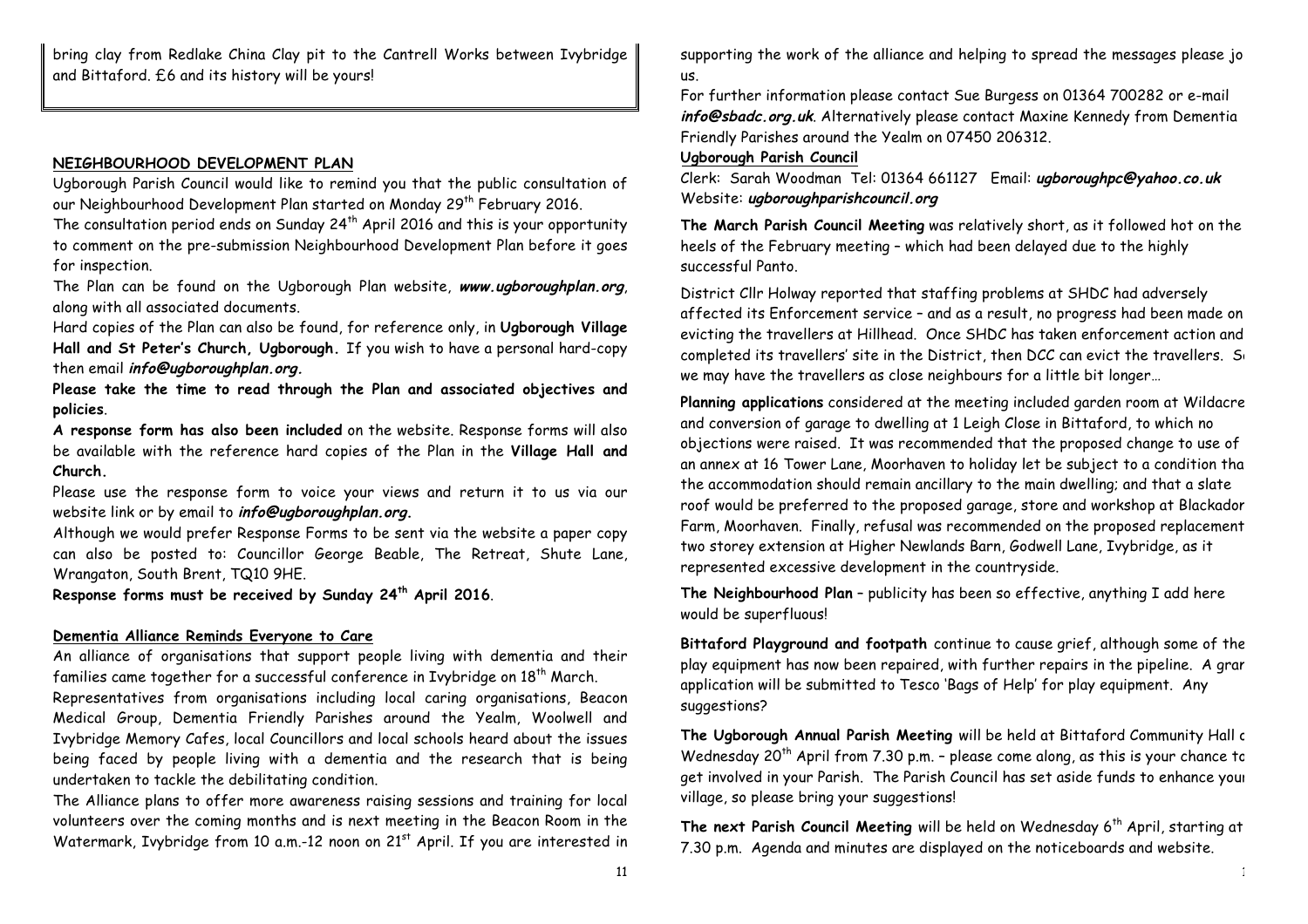

**Bittaford Methodist Chapel** Jutta Berger 01752 698381 Please come and join us - we look forward to welcoming you. Sunday 3rd April 10.30 a.m. Mrs. Brenda Youngs Sunday 10th April 10.30 a.m. Rev. David Youngs Sacrament of Holy Communion Sunday 17th April 2.30 p.m. Rev. Ralph Ward Sacrament of Holy Communion Sunday 24th April 10.30 a.m. Mrs. Gillian Higgins Our Hall is available for hire. We have a small Tea Kitchen. All enquiries contact: Jutta Berger as above or e-Mail to: **juttaberger@tiscali.co.uk** Green Pastures Coffee Bar for families with small children. Open every Friday from 10 a.m. 'til 12 noon including School Holidays! 

# **St. Peter's Church, Ugborough**

Thanks to all Ugborough villagers for the contribution towards the extern illumination of the Church. We were able to continue the lighting, which always  $\epsilon$ welcome on dark winter's evenings, until March.

## **Emmaus Group-** from Caroline

This study group has been meeting for some years now and has members from 6 c our 7 parishes. We were the group that put together the exhibition on the 400 Anniversary of the Authorised Version of the Bible; we've studied several books of the Bible, followed a series of discussions from the York and Pilgrim Course. looked at the lives of a number of saints, reflected on prayer and worship - an we've shared insights and confidences, enjoyed each others' supportive compar and appreciated the hospitality of our members who have spoiled us with coffe and delicious biscuits.

We should be very happy to welcome new members, so please ask yourself if th group is for you – or just come along and sample it and see what you think.

This term we shall meet at 7.30 p.m. on the following Thursdays **(not** invariably fortnightly!) - April  $14<sup>th</sup>$  and  $28<sup>th</sup>$ , May  $5<sup>th</sup>$  &  $19<sup>th</sup>$  June  $2<sup>nd</sup>$ ,  $16<sup>th</sup>$  and  $30<sup>th</sup>$ , and July  $14<sup>th</sup>$ .

The meeting on  $14<sup>th</sup>$  April is going to be at Mary Pinhey's between Diptford an North Huish (ring me if you are not sure how to get there).

Our coming together on May  $5<sup>th</sup>$  will be for worship - at the Ascension Dc Eucharist in St. Leonard's, Halwell.